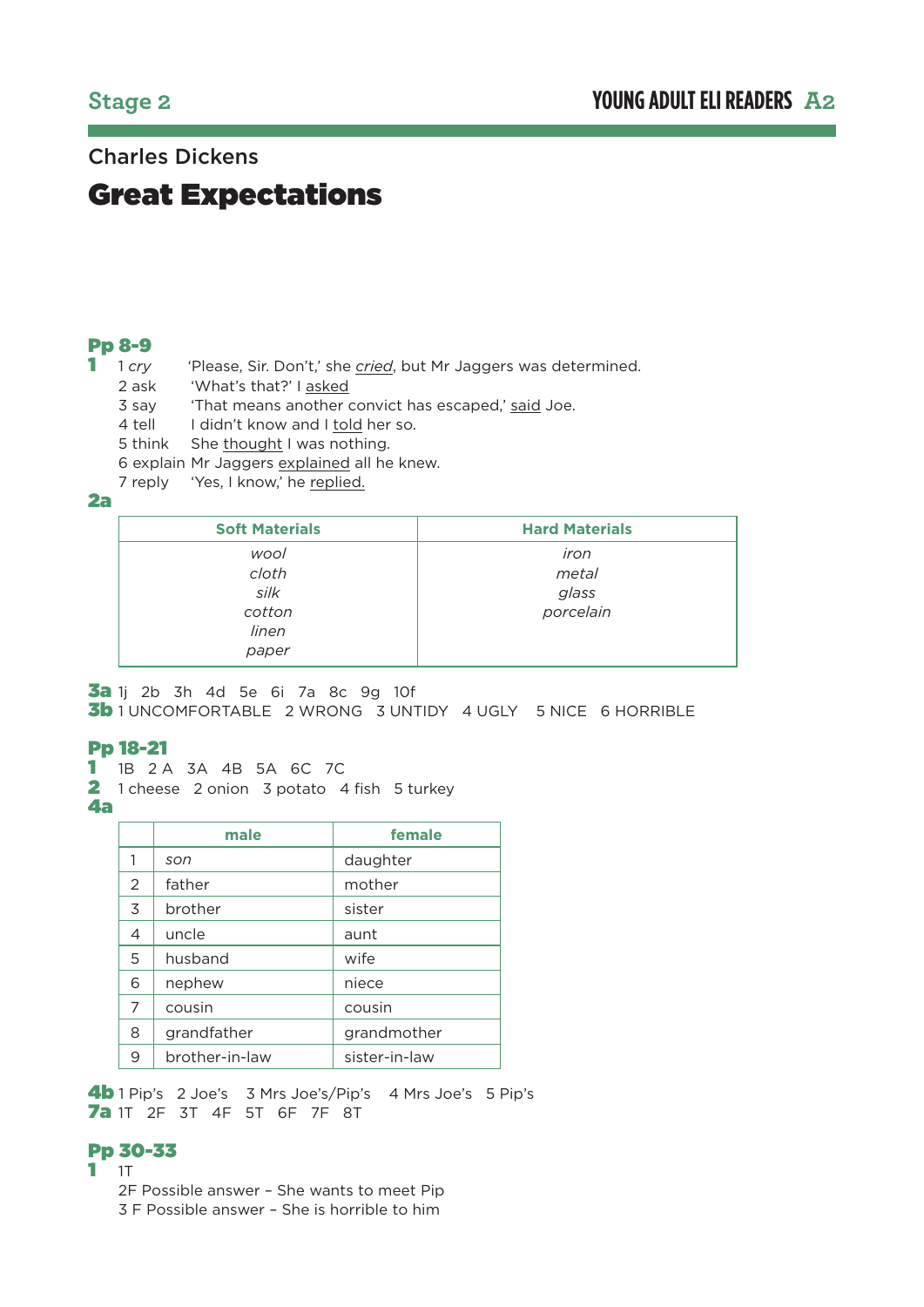```
4 T
   5 F Possible answer – She wants Estella to break his heart.
   6 F Possible answer – He doesn't know what she looks like
   7 T
   8 T
2a 1f 2b 3e 4d 5a
3 1F 2D 3A 4C 5G
4a 1 BOOTS 2 SUIT 3 SHIRT 4 JACKET 5 COAT 6 TROUSERS 7 SKIRT 8 SANDALS
   9 SCARF 10 GLOVES
4b Possible answer - summer clothes: sandals
   winter clothes: boots, coat, scarf, gloves
   winter and summer clothes: suit, shirt, jacket, trousers, skirt
6 1 cruel/cruelly 2 scornful/scornfully 3 secret/secretly 4 strong/strongly 5 violent/violently
   6 rough/roughly 7 hungry/hungrily 8 quick/quickly 9 proud/proudly 10 bad/badly
```
71A 2A 3B 4A

## Pp 42-45

- 1 1F 2J 3E 4B 5G 6I 7H 8D 9C 10A
- 2a 1e 2d 3f 4a 5c 6b
- 4 Possible answers 1 Orlick is VIOLENT, BITTER, ROUGH, LAZY, ANGRY 2 Biddy is KIND, HELPFUL, PRETTY 3 Estella is PROUD, CRUEL, PRETTY 4 Miss Havisham is BITTER, CRUEL
- 5 3 STOLE 6 BROUGHT 9 CAUGHT 11 TOOK 13 PAID 14 MADE 1 ATE 2 LEARNT 4 BOUGHT 5 DRANK 7 HEARD 8 WORE 10 GAVE 12 WAS



#### **7a**  $2 - 6 - 1 - 5 - 3 - 4$

## Pp 54-57

- 1 1 Possible answer He doesn't want Joe to see him cry/He's ashamed of Joe
	- 2 Possible answer Dark and depressing

3 Possible answer – He went to meet Pip at the coach at the wrong time. He went to buy some fruit

- 4 Possible answer He thinks she's proud and cruel
- 5 Possible answer It was the time of her wedding/when she was supposed to get married
- 6 Possible answer That he is ignorant and rude
- 7 Possible answer She's Mr Jaggers' housekeeper

8 Possible answer – That he likes him, but that Pip should keep away from him.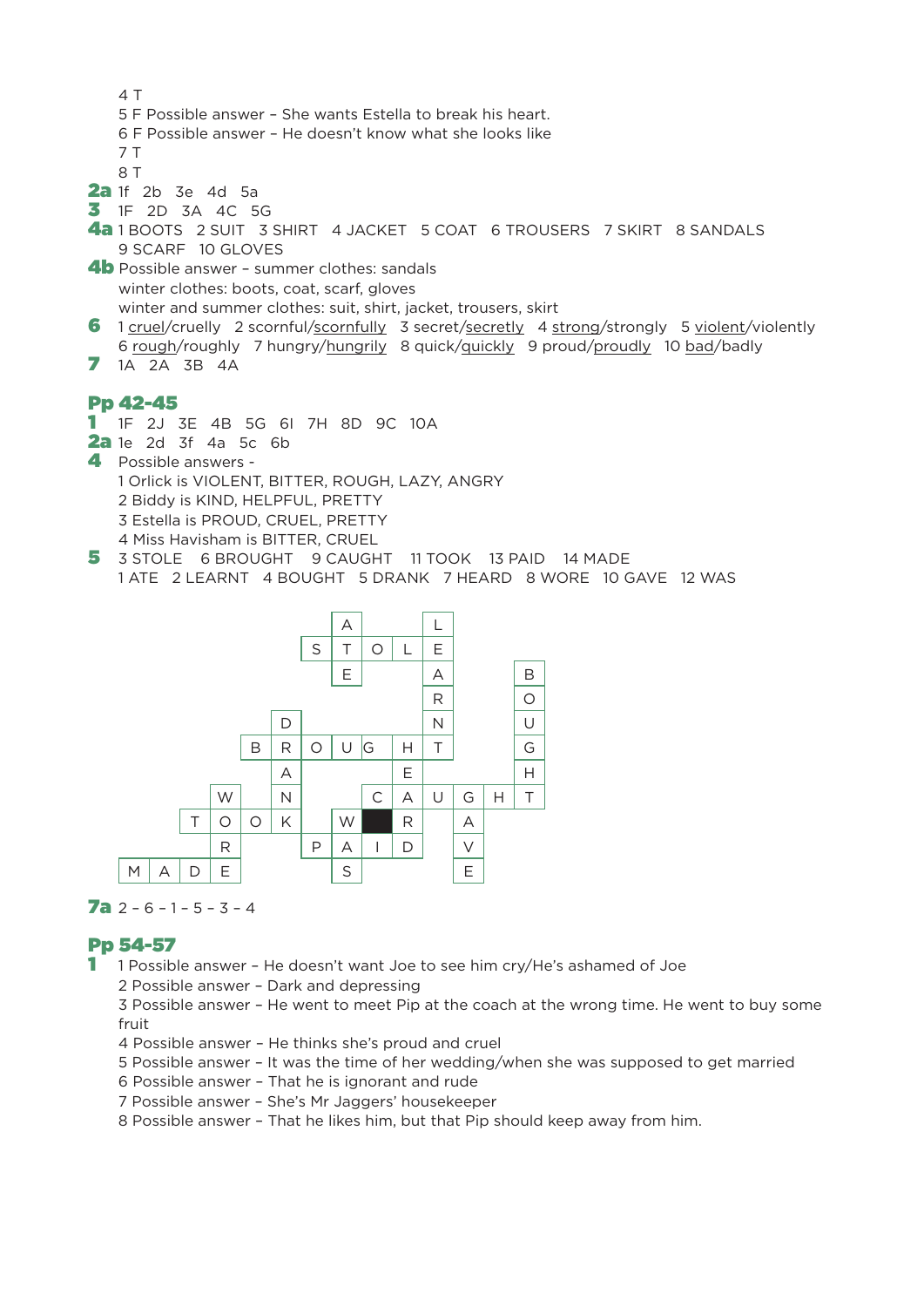3a

| noun             | adjective    |  |  |
|------------------|--------------|--|--|
| 1 strength       | strong       |  |  |
| 2 beauty         | beautiful    |  |  |
| 3 happiness      | happy        |  |  |
| 4 weakness       | weak         |  |  |
| 5 length         | long         |  |  |
| 6 pride          | proud        |  |  |
| 7 depression     | depressed    |  |  |
| 8 smartness      | smart        |  |  |
| 9 disappointment | disappointed |  |  |
| 10 ignorance     | ignorant     |  |  |

- 3b 1 *strong/strength*. 2 *long/length*. 3 *disappointed/disappointment*. 4 *weak/weakness* 5 *ignorant/ignorance*. 6 *smart/smartness* 7 *depressing/depression*. 8 *proud/pride* 9 *beautiful/beauty* 10 *happy/happiness*
- 4a 1 CAMPING 2 DANCING 3 WALKING 4 SIGHTSEEING 5 ROWING
- 5(1)IN (2)SOME (3)THERE (4)GOING (5)IN (6)THE (7)ARE
- 6 Possible answer IGNORANT, HORRIBLE, RICH, PROUD, BIG, SULKY Possible answer – KIND, FRIENDLY, LIKEABLE, NOT VERY RICH
- 7 1A 2B 3A

#### Pp 66-69

- $1 5 2 4 1 7 3 6$
- 2a Possible answers 1 What time does the tour leave? / What time do we leave? 2 What are we going to do? / What do we do on the tour? 3 Is it expensive? / Is the tour expensive?
	- 4 Is food included?
	- 5 What number do I call for more information? / How do I get more information?
- 3 1 D Possible answer the others are all inside / a football match is a sport, the others aren't 2 B Possible answer – the others all need a computer
	- 3 B Possible answer the others are all sports / chess is a game
		- 4 A Possible answer the others are all fiction
- 6a 1C 2F 3D 4A 5B 6E
- 7a 1F 2F 3T 4F 5F 6T 7T 8T

#### Pp 78-81

- 11C 2B 3A 4A 5B 6A 7C
- 2 1A 2B 3A 4A 5C
- 4 1 FOGGY 2 WARM 3 ICY 4 STORMY 5 WINDY 6 WET
- 5 history 2 English 3 geography 5 mathematics 1 science 6 citizenship 4
- 71A 2B 3C 4B 5B 6A
- 8 1A 2B 3A 4A

## Pp 90-93

- $11$ 
	- 2 T
	- 3 F Possible answer Herbert doesn't tell anyone about Abel / He keeps Abel a secret  $4T$
	- 5 F Possible answer Compeyson was going to marry Miss Havisham
	- 6 T
	- 7 T
	- 8 T

9 F Possible answer – He reads it immediately

10 F Possible answer – He wants to leave (because he doesn't think there is anything left in England for him)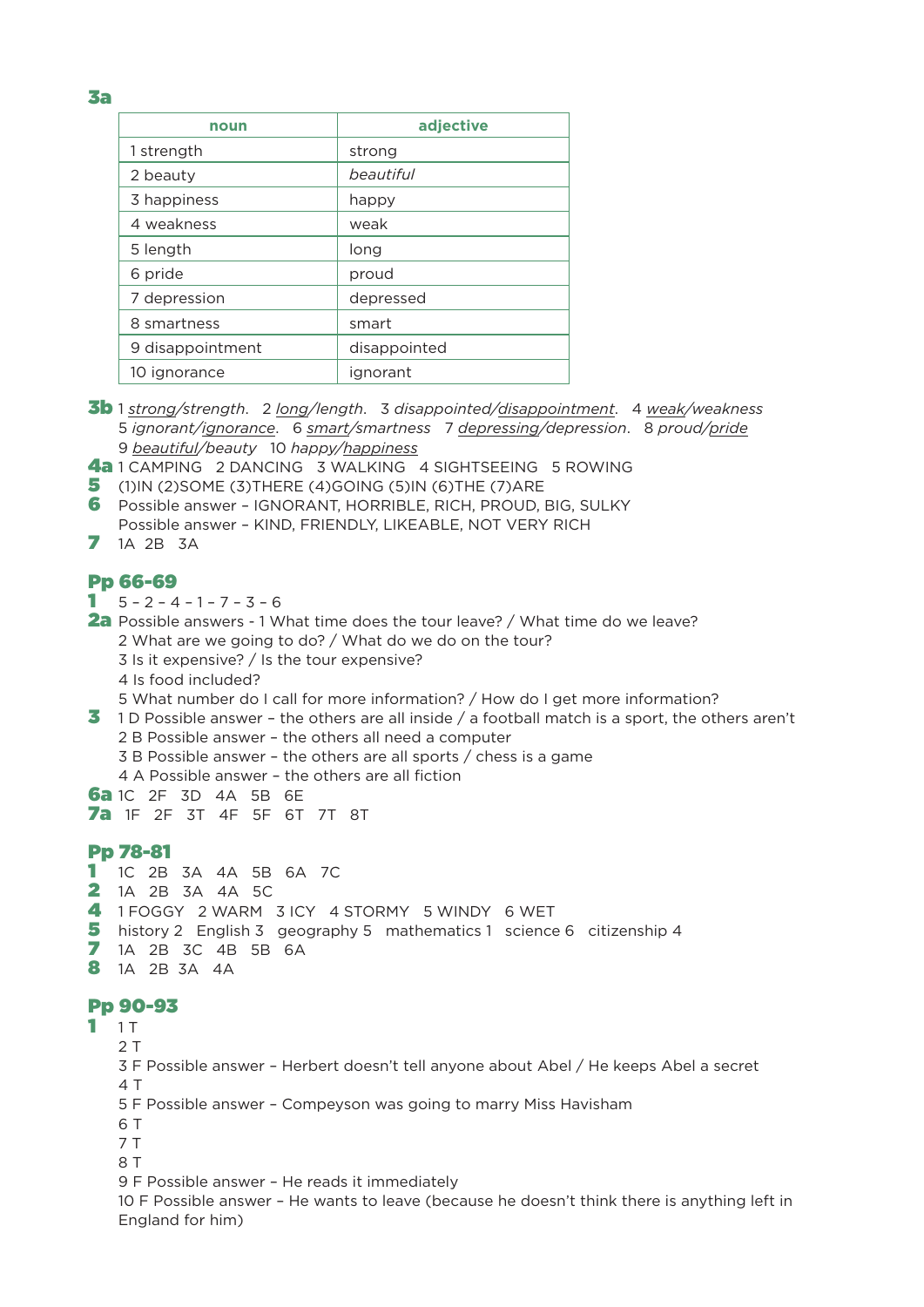#### 2a

| crime       | verb        | person       |  |  |
|-------------|-------------|--------------|--|--|
| robbery     | to rob      | a robber     |  |  |
| murder      | to murder   | a muderer    |  |  |
| theft       | to steal    | a thief      |  |  |
| forgery     | to forge    | a forger     |  |  |
| shoplifting | to shoplift | a shoplifter |  |  |

3

4

| В | A | R | M | A | N | U  | S | Ρ | Е  |   |
|---|---|---|---|---|---|----|---|---|----|---|
| S | U | Τ | Н | E | J | P  | R | O | U  | D |
| O | Τ | S | S | Τ | U | D  | Е | N | Τ  | P |
| L | S | Е | I | I | D | L  | Υ | F | W  | O |
| D | D | С | Α | N | G | E. | D | Α | A  |   |
| I | R | R | V | C | Е | G  | Α | V |    |   |
| Ε | I | Ε | I | Κ | Н | S  | н | L | Τ  | С |
| R | O | Τ | Κ | V | Е | Е. | S | Τ | E. | E |
| R | F | A | R | M | Е | R  | R | M | R  | M |
| I | S | R | N | D | Τ | R  | А | R | A  | A |
|   | Α | Υ | L | А | W | Y  | Е | R | Υ  | N |

1 *barman* 2 lawyer 3 policeman 4 soldiers 5 secretary 6 farmer 7 driver 8 businessman 9 teacher 10 student 11 judge 12 waiter

#### **Jackie's notes** Work at: Spendwise Supermarket Job: shop assistant Number of hours: 4 hours per day Money per hour: £6.50 Day(s): Saturday(s) and Sunday(s) Manager's telephone number: 7755890

61A 2A 3A 7a 1T 2F 3F 4T 5F 6F 7T 8F

## Pp 102-105

1 1 Possible answer - Come and see me, Pip / It tells Pip to go/come and see her 2 Possible answer – She is sorry about the way she has behaved / her behaviour 3 Possible answer – Money / She gives him some money 4 Possible answer – She is burnt/burned in a fire 5 Possible answer – He tries to save Miss Havisham 6 Herbert 7 Abel Magwitch / The convict / 8 Orlick 2 1 COLD 2 BIG 3 EASY 4 DEAD 5 QUIET 6 PROUD **3** (1) D (2) B (3) G (4) E (5) A 4a 1d 2c 3a 4f 5b 6e 5a Possible answers - Patient: Doctor! Doctor! I have a terrible headache. Doctor: Oh dear. How long (1) have you had it? Patient: Since Tuesday. Doctor: Well you should (2) take an aspririn and (3) rest and, of course, you shouldn't (4) smoke / drink / get cold Patient: Thank you very much. Doctor: You're welcome. 7 Various answers are possible.